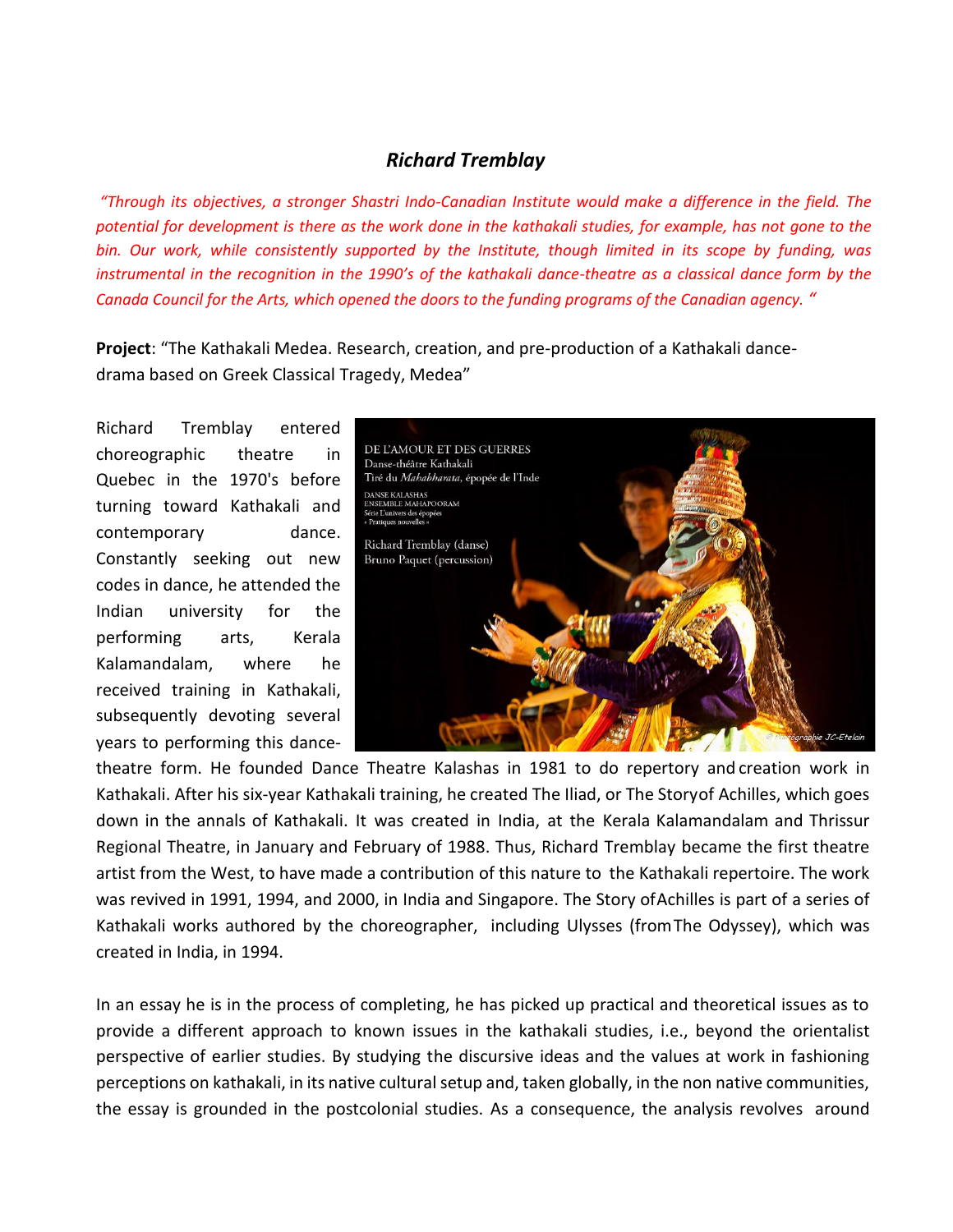familiar concepts such as: constructions, performativity, gender specificity, commodification, and related matters of theoretical significance. On the ground of synchrony, he has pointed out to the so far unacknowledged features of choreography as found in kathakali. About his findings, from the more quantitative aspect of his research, he has identified archives of the first Indian dancer who lived in Canada. Ananda Sivaraman, a kathakali dancer from Kerala, lived in Montreal in the 1950's, and interacted with the dance community all over Canada. The concept behind his very successful presentations in Canada shows the perspective which made him particularly successful in presenting the Indian dance outside its native culture. This documentation will be available for the first time to other researchers in India and Canada.

He has recently adapted a version of the Mahābhārata for the kathakali repertoire, with emphasis on the Bhagavadgītā and its characters, Krishna and Arjuna. The work takes the focus away from the dice game and the disrobing of Panchali in the traditional version of the Mahābhārata of the kathakali repertoire. Besides, he has researched on a design that could support the aesthetics of the classical system, and the kathakali dance-theatre in particular. This type of production contrasts with the "village square" setup, as it is meant to address the global stage and the expectations of audiences about light and sound requirements. A video is being edited, showing the production in full length for exposure on the Web, in order to target presenters, educators and professionals, and those interested in the concept and its implications in the dissemination of kathakali. The HD video was funded in part by the **Shastri Indo-Canadian Institute**. In this respect, Richard Tremblay points out, it is expected that the Institute had a funding structure better adapted to the requirements of dance professionals involved in major works in India, especially in helping them handle production expenses.

Practically speaking, the US has a diversified funding structure, private and public, allowing its researchers, writers and artists to engage globally in all fields of work. In my view, and on the basis of my experience, this is not the case in Canada where funding tends to be channelled through an ever reduced number of agencies made to comply with objectives confined to a particular model of development. The sources of funding are limited. The structure is put to a further strain by changes in policies evolving towards a corporate approach, a tendency that affects dramatically our social and cultural studies as long as it is not made to cohabit with the sociocultural component of the society. As a consequence, and in the case at point in this overview of the problems encountered in my field of practice and studies—namely, the performing arts, dance, and the kathakali dance-theatre of India—, the work is carried out mainly by US individuals whose projects are better supported.

Through its objectives, as Richard Tremblay concludes on his comments, a stronger Shastri Indo-Canadian Institute would make a difference in the field. The potential for development is there as the work done in the kathakali studies, for example, has not gone to the bin. Our work, while consistently supported by the Institute, though limited in its scope by funding, was instrumental in the recognition in the 1990's of the kathakali dance-theatre as a classical dance form by the Canada Council for the